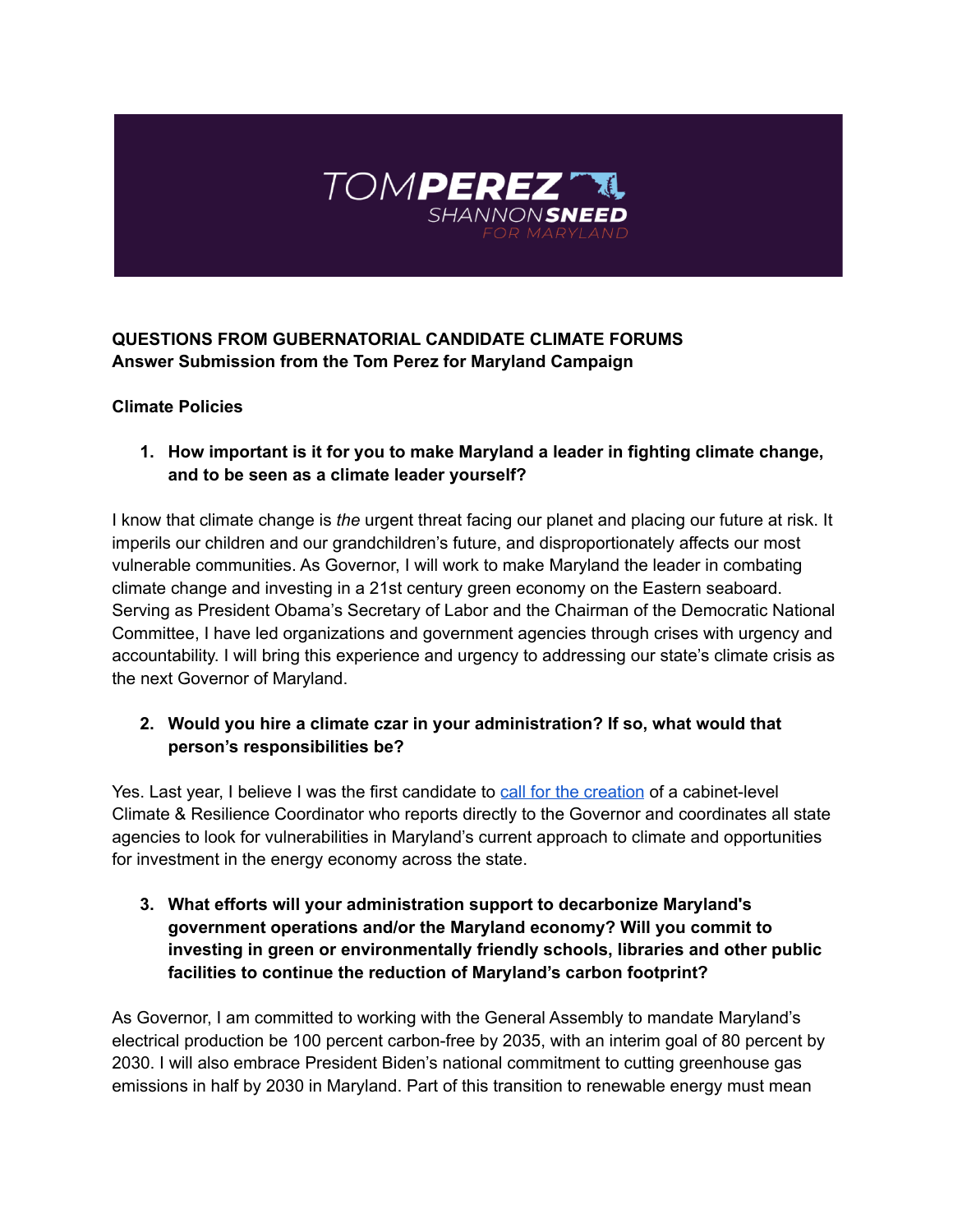that state government is leading by example to invest in environmentally friendly schools, libraries, hospitals, and other state facilities.

# **4. What are your plans for increasing access to affordable renewable energy for Maryland residents?**

Climate equity is a central part of my environmental plan. We can only progress as a state and take on the existential threat of climate change when we all work together and no communities are left behind. This means maximizing federal funds to help homes new and old become energy efficient. It also means increasing capacity for solar energy through expanded solar tax credits for low and moderate income residents and increasing economic incentives and liability protections for solar expansion into existing brownfields and unproductive urban space. We also must ensure that all families have the opportunity to transition to electric vehicles by providing price incentives and investment in more charging infrastructure for both cars and bikes, especially in low-income neighborhoods.

# **5. Does nuclear power need to be part of Maryland's clean energy portfolio? How do you propose to safely store nuclear waste from the Calvert Cliffs plant?**

The Calvert Cliffs plant is federally licensed until 2035, meaning that it will remain a part of our state's energy portfolio years past the next Governor's term regardless of their position on nuclear power. I will work to ensure that our renewable portfolio is robust well before this license expires. I will also work with federal leaders to ensure that they have a plan to safely and securely store nuclear waste in a way that does not endanger our communities.

**6. How would you commit to working with environmental justice advocacy organizations in Maryland to help you identify and select the heads of agencies and commissions responsible for protecting our environment? Do you feel the state should diversify the leaders on environmental commissions and in agencies?**

I have had the privilege of leading a number of state and federal agencies, culminating with my position as Secretary of Labor under President Obama. A major key to success was building competent, diverse leadership teams. The commitment to diversity, equity and inclusion has and will continue to be a staple of my leadership. I am committed to ensuring that every aspect of my administration reflects the diversity of our state. I will work directly with environmental justice advocates as well as impacted communities when developing environmental policy from day one. Environmental justice advocates from across the state will be instrumental in my administration as both leadership and as advisors.

**7. How will you prioritize and ensure funding allocated to address environmental injustice will be used in the communities impacted most by climate change – and who will oversee this effort?**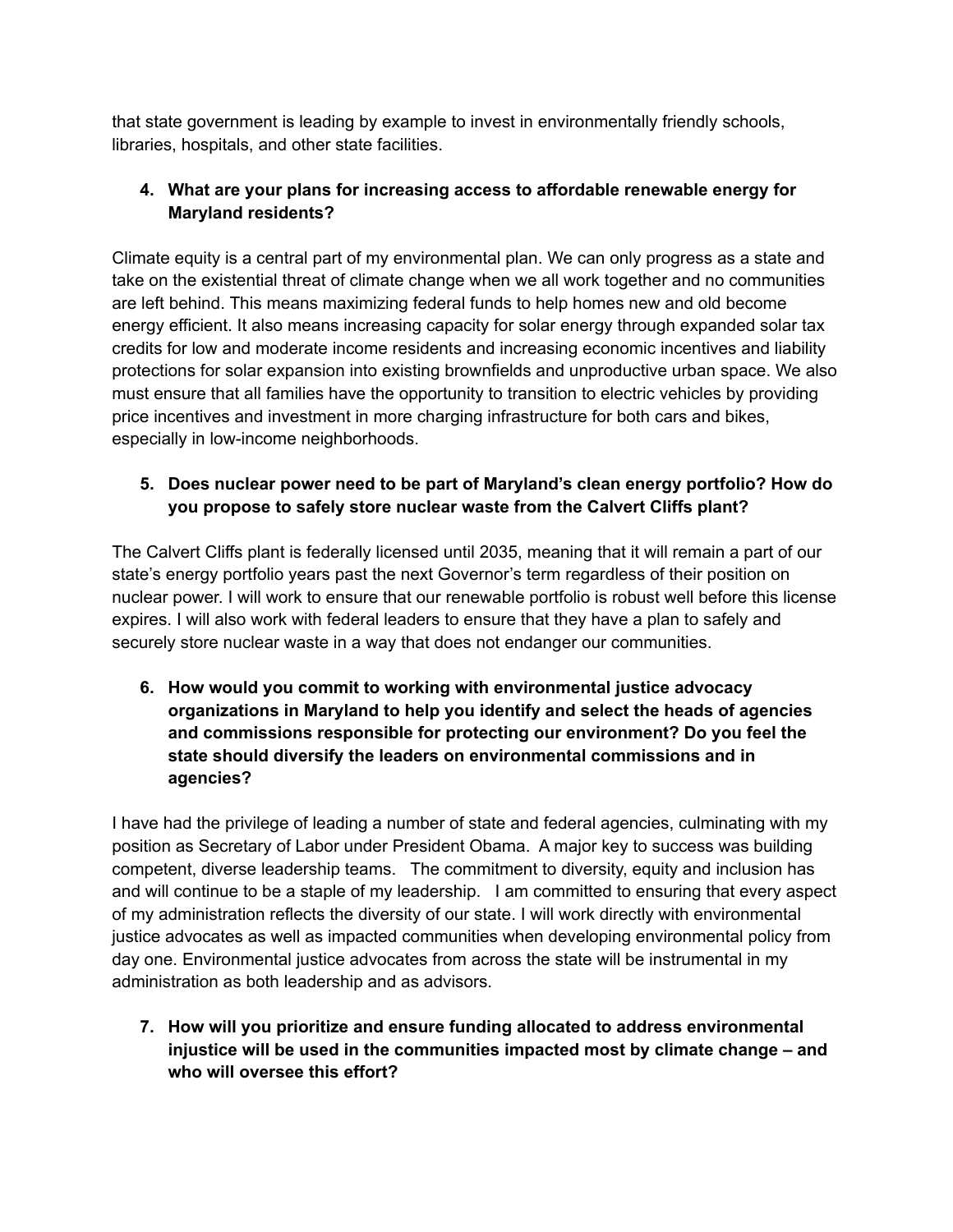Maryland is home to more than 3,000 miles of coastline, meaning many of our communities are already feeling the impacts of our rising tides and warming climate. My administration will prioritize climate change equity by protecting our most vulnerable communities who are most affected by climbing temperatures, floods, and extreme weather caused by climate change. This will mean replicating the successful model of stormwater management in Prince George's County to other parts of the state, investing in cooling infrastructure in our dense urban centers, especially Baltimore and in schools, and protecting and restoring the Chesapeake Bay through coastal restoration programs. These efforts will cut across agencies, from public health, to education, and environment, which is why they must be overseen by our state's highest office, the Governor's Office. My administration's Climate & Resilience Coordinator will execute climate change mitigation projects with direct input from impacted communities and equity at the forefront.

## **Agriculture and Water Quality**

## **8. Agricultural runoff is widely accepted to be the biggest contributor to Chesapeake Bay pollution. How do you plan to reduce farm runoff? Have you accepted or do you plan to accept any campaign contributions from the poultry industry?**

As Governor, I will work with the agricultural community and other relevant stakeholders to ensure that we engage in sustainable agricultural practices. I believe that Maryland can become a vegetable basket of the MidAtlantic, and ensuring sustainable agricultural practices can enable us to have a thriving agricultural industry and reduce pollution in the Bay. I ensure that Maryland remains a leader on restoration, while recognizing we have much more to do. Working with state and federal agencies, we will step up our efforts to expand forest buffers and wetlands. We will continue to make strides in agriculture, and we will work with EPA and USDA to ensure that our neighbors do there part to control agricultural runoff into the Susquehanna, which feeds directly to the Bay, and I support state and federal efforts to target funding into those places upstream where sustainable agriculture will make the most difference. I will replicate the successful model of stormwater management in Prince George's County by developing public-private partnerships that enhance Maryland's ability to capture and filter stormwater through as much green infrastructure as possible to reduce pollution load in local streams.

In order for this to be successful, we must ensure appropriate staffing levels at the Maryland Department of the Environment, Natural Resource, and Agriculture to be able to complete the inspections necessary and enforce policy in order to deter future violations.

I will not accept money from the poultry industry.

**9. The state does not regulate or monitor emissions from poultry plants on the Shore, even though residents there have complained about ill effects from the**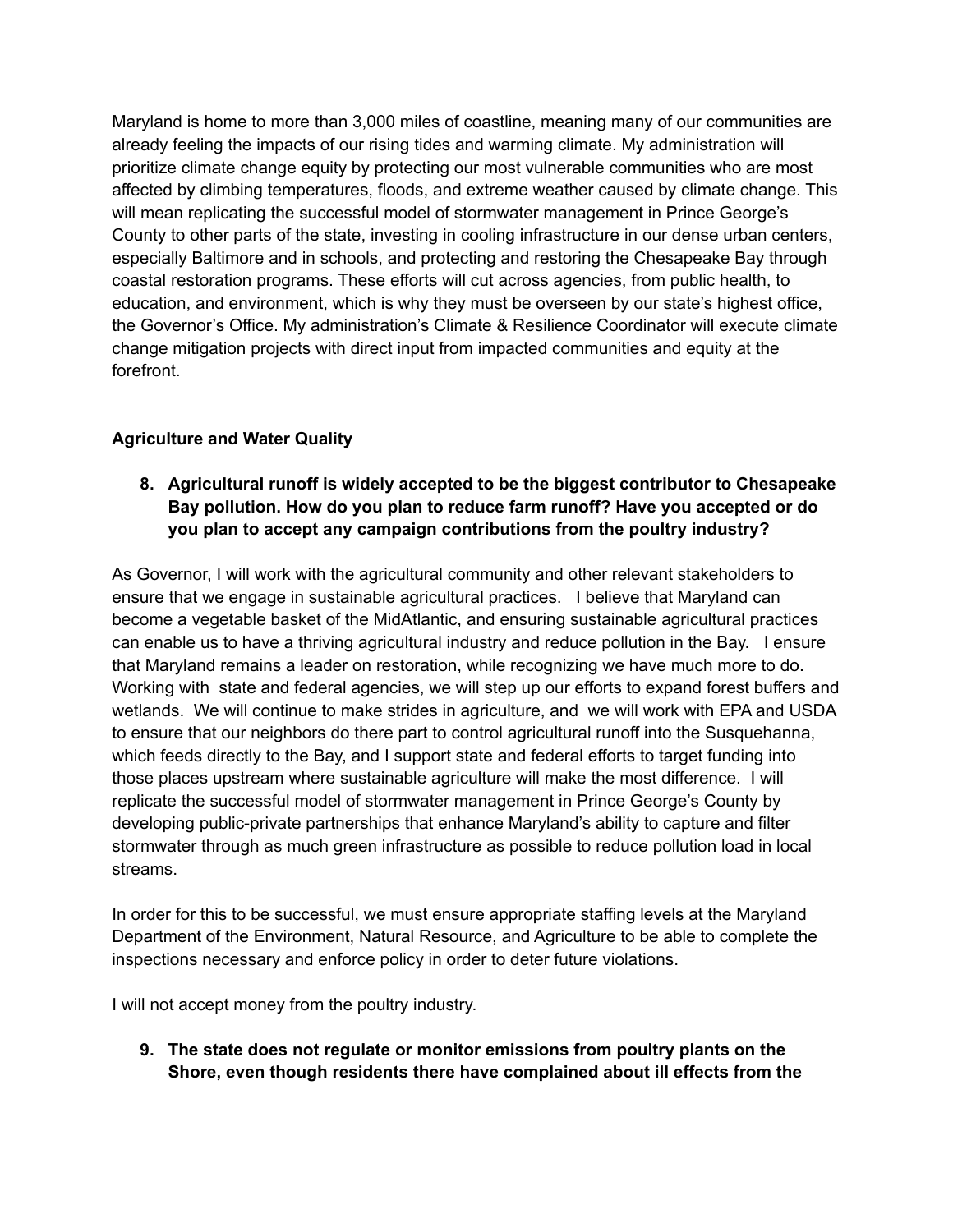#### **ammonia and other greenhouse gasses. As governor, would you monitor this air quality?**

Yes. All of my policies, including my environmental policy, will be data-driven and outcome-oriented. In order to ensure that my approach is rooted in the best available evidence, we need to collect data on our worst sources of pollution in the state, including poultry plants and their impact on air quality.

**10. Plastics are a major source of pollution for fish and crabs. Individual cities have instituted plastic bag bills, but most jurisdictions do not have them, and the state does not have one, either. As governor, what would you do to reduce plastic and microplastics in our waterways? What measures will you take to require manufacturers and merchants to cover the true cost of their production and use of plastics?**

Reducing our reliance on plastics is crucial to preserving our natural resources and our aquatic life. As Governor, I will support legislation allowing local jurisdictions to place restrictions on plastic bags and bag use fees for other non-reusable bags. It is also crucial that we hold plastics manufacturers accountable for the damage that their products cause to our environment. I will hold these manufacturers accountable and encourage a transition to more sustainable packaging options by implementing a fee on single-use plastics that gets increasingly higher the less sustainable the manufacturers' products are. These funds will then be used to help counties ensure that waste is not entering our waterways and ecosystems.

#### **Transportation**

## **11. Do you plan to revive the Red Line proposal in Baltimore? How would you make up for the economic development lost to Baltimore since Gov. Hogan killed the Red Line?**

Resurrecting the Red Line will be a key priority. Baltimoreans have waited too long for an affordable, reliable, and comprehensive transportation system. I am committed to reinvesting in the development of an East-West rapid transit line in Baltimore by doing a new EIS, securing a new right of way, and rebuilding support for the project. I will also facilitate the development of a Baltimore Regional Transit Authority to ensure Baltimoreans have a voice in deciding what their transportation infrastructure should look like.

In addition to providing a better future for transportation in Baltimore, we must make up for the opportunities that the current administration has robbed of Baltimoreans. As Governor, I will invest in growing the economy in Baltimore and growing the number of good, family-supporting union jobs that don't require a college degree in Baltimore. This means increasing the capacity of the Baltimore Port and becoming the premier green port on the eastern seaboard. This means working directly with emerging businesses in Baltimore and across the state to ensure that they have the capital, talent, and resources to thrive and creating an ecosystem that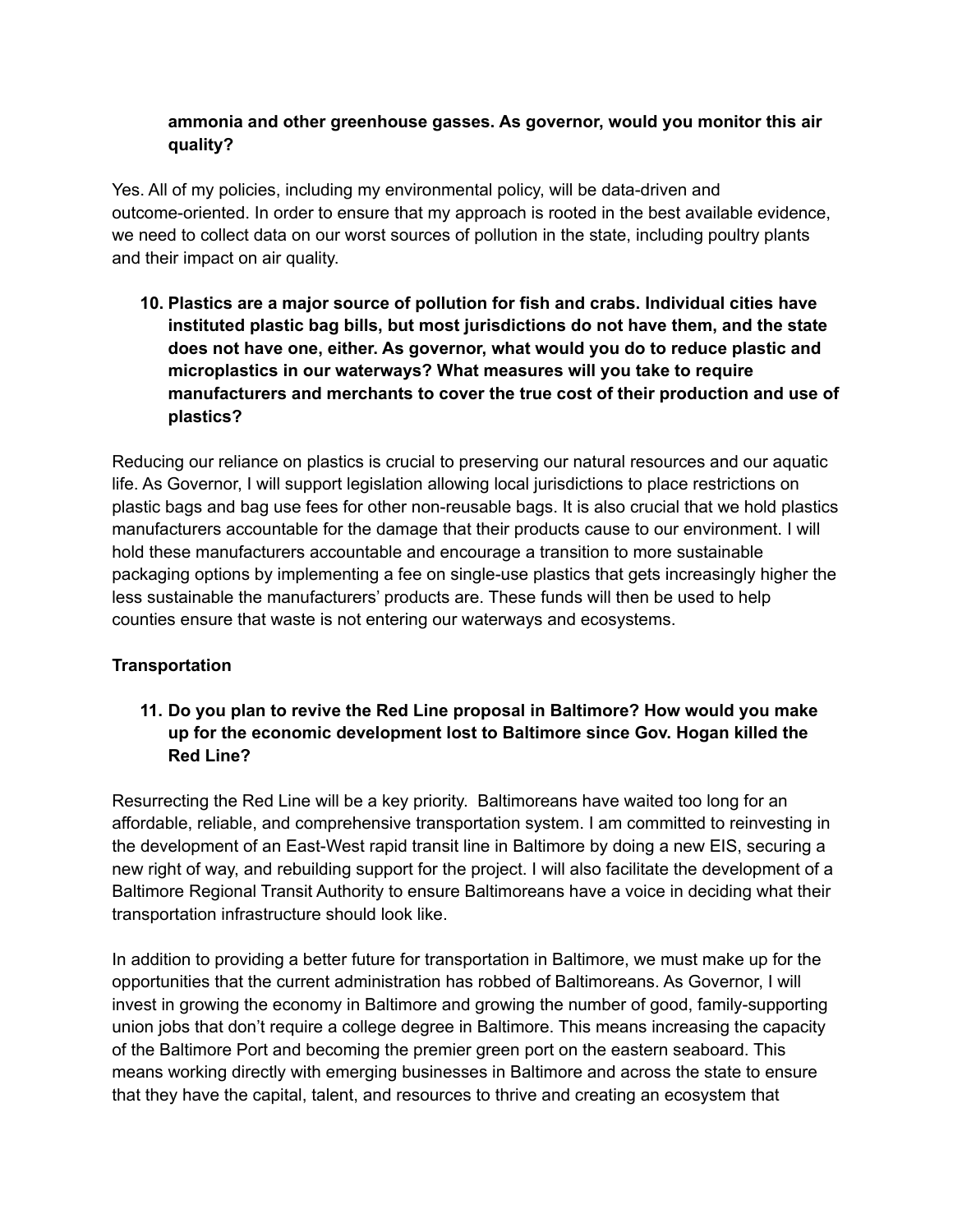empowers Maryland businesses. And this means developing new apprenticeship opportunities that create a pipeline for Baltimoreans to find stable, gainful employment opportunities. The Governor also killed a redevelopment project at State Center, and I will work with community stakeholders to revive this project.

## **12. Do you support proceeding with Gov. Hogan's plans to widen the Capital Beltway and Interstate 270? Do you anticipate that the next governor will be able to kill or alter the project?**

I do not support the current proposal of this project. We should not widen the beltway; nor is it necessary to install "Lexus" lanes on I-270. As Governor, I will seek to do the following: (1) replace the American Legion Bridge; (2) expand HOV lines to the I-270 spur; (3) utilize reversible lanes on I-270; and (4) widen I-270 from Clarksburg into Frederick. In addition, I would dramatically improve MARC service.

**13. During the pandemic, transit ridership has fallen across the country. Because Baltimore's workforce has a high percentage of essential workers, Baltimore's ridership fell about 55-60% compared to 94% in the California bay area. With two out of three jobs in our region requiring at least a 90-minute commute by public transportation, how would you determine the level of investments you would make in public transit services?**

I know that effective transportations systems must be implemented in coordination with local, state, and federal government. Despite federal support for projects such as the Red Line and Purple Line, Marylanders have been left without a partner in Annapolis. Whether through Build Back Better funding, COVID funding, or other ongoing sources, I will leverage every federal dollar available to funnel resources into our most underserved communities.

I will also seek to replicate the model of Maryland's Local Management Boards (known in some counties as collaboration councils), which "braid and blend" public and private funding sources to address the needs of our communities. This is a potentially powerful approach to addressing other complex issues with locally-tailored solutions.

**14. Shortly after coming to office, Gov. Hogan canceled the shovel-ready Red Line light rail project that would have brought 10,000 jobs in a five-year construction phase, dramatically reduced commute times, and \$3.0 - \$6.5 billion in transit-oriented-development. The Purple Line from Bethesda to New Carrollton was approved for construction and already has \$12.0 billion committed to development along its corridor. How would you make up for the economic development lost to Baltimore?**

See question 11.